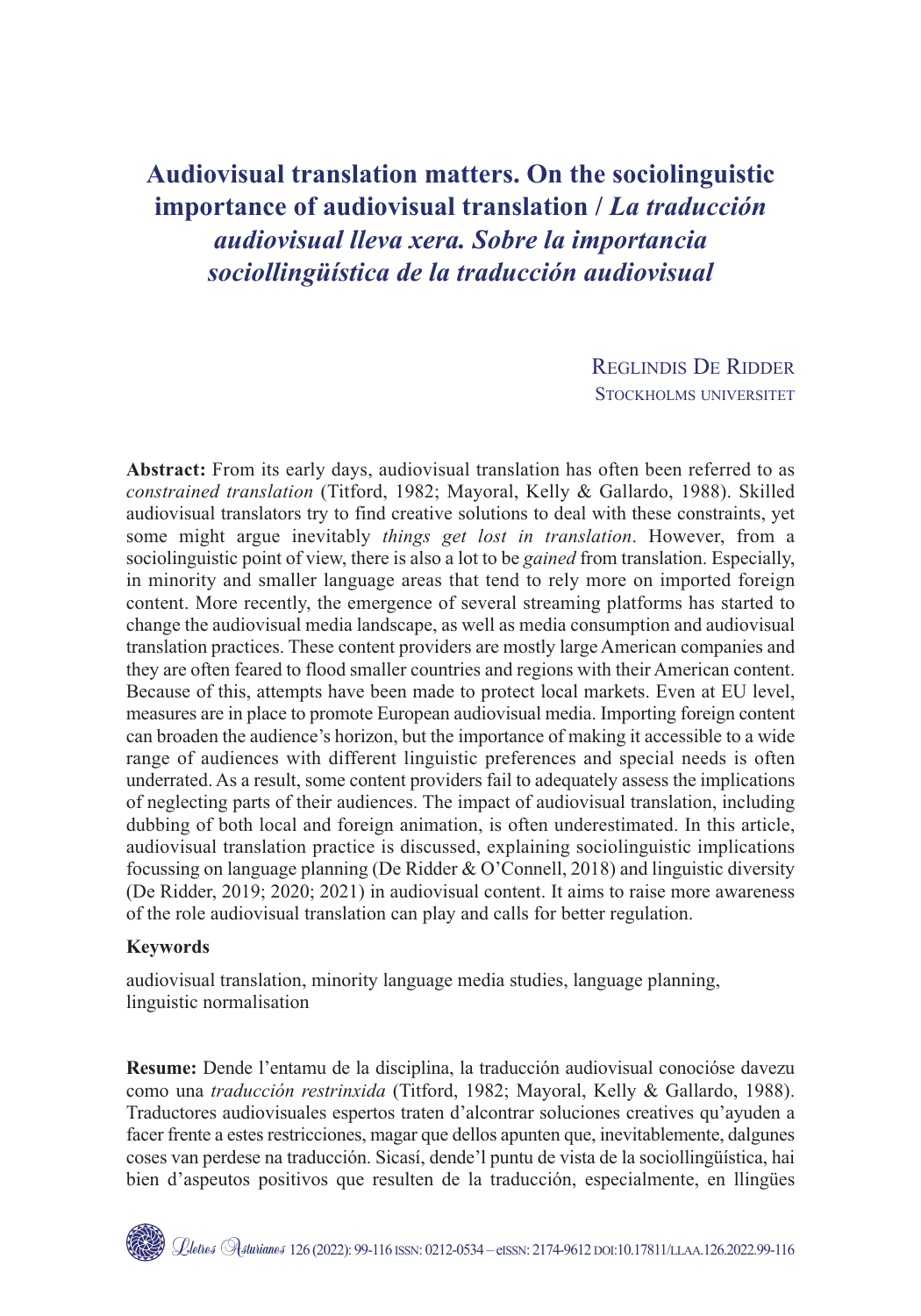minoritaries y territorios llingüísticos pequeños que tienden a importar conteníu en llingües estranxeres. Dende va un tiempu, l'apaición de delles plataformes de *streaming* ta cambiando'l panorama de los medios audiovisuales al empar que'l consumu y les práutiques traductives de lo audiovisual. Estos proveedores de conteníu son davezu empreses norteamericanes enforma grandes a les que se-yos mira con procuru la capacidá d'enllenar rexones y países pequeños con conteníu norteamericanu, xenerando, poro, intentos de proteición de mercaos llocales. Inclusive a nivel européu, tómense midíes que busquen promocionar los medios audiovisuales europeos. Importar conteníu estranxeru pue enanchar los horizontes de l'audiencia, pero nun se-y da l'atención suficiente a la importancia de facelu accesible a un rangu d'audiencies con preferencies llingüístiques estremaes y necesidaes especiales. Como resultáu d'esto, dalgunos proveedores de conteníu fallen a la hora d'evaluar amañosamente les implicaciones d'escaecer a miembros de la so audiencia. L'efeutu de la traducción audiovisual, incluyendo'l doblaxe d'animación en llingües llocales y estranxeres, subestímase dafechu, poro, nesti artículu, trátase la práutica d'esta traducción audiovisual col envís d'esplicar les sos implicaciones sociollingüístiques centrándose na planificación llingüística (De Ridder & O'Connell, 2018) y la diversidá llingüística (De Ridder, 2019; 2020; 2021) dientro del conteníu audiovisual. Con ello búscase crear conciencia sobre'l papel que xuega la traducción audiovisual y cómo precisa d'una meyor regulación.

**Pallabres clave**: traducción audiovisual, estudios de los medios en llingües minoritaries, planificación llingüística, normalización llingüística.

#### **INTRODUCTION**

Translations are often considered *lesser* texts. The original is then believed to be *better*, as *things get lost in translation*. Moreover, translators may not even be reliable: do they convey the foreign-language source text faithfully? In the 17th Century, the French scholar Gilles Ménage introduced the notion of *les belles infidèles* [the unfaithful pretty ones] for well-written literary translations that deviate from the source text. Later, *traduttori, traditori* [translators – traitors] was used in Italy to express the inability of translations to convey nuances and other aspects of the source text in the target text. In audiovisual translation, dubbing, in particular, could be considered a rather suspicious activity, since the original source text dialogues are completely replaced by new dialogues in the target language. This means that translators could relatively easily take certain liberties with the source texts without the audience even noticing. Indeed, dubbing has also been instrumentalised to ideologically manipulate and censor films in Germany, Italy, Portugal and Spain (Ascheid, 1997; Díaz-Cintas, 2019; Mereu Keating, 2016). In the German version of *Casablanca*, which was released in the year 1952, ten years after the original American version, for example, almost all reference to Nazi Germany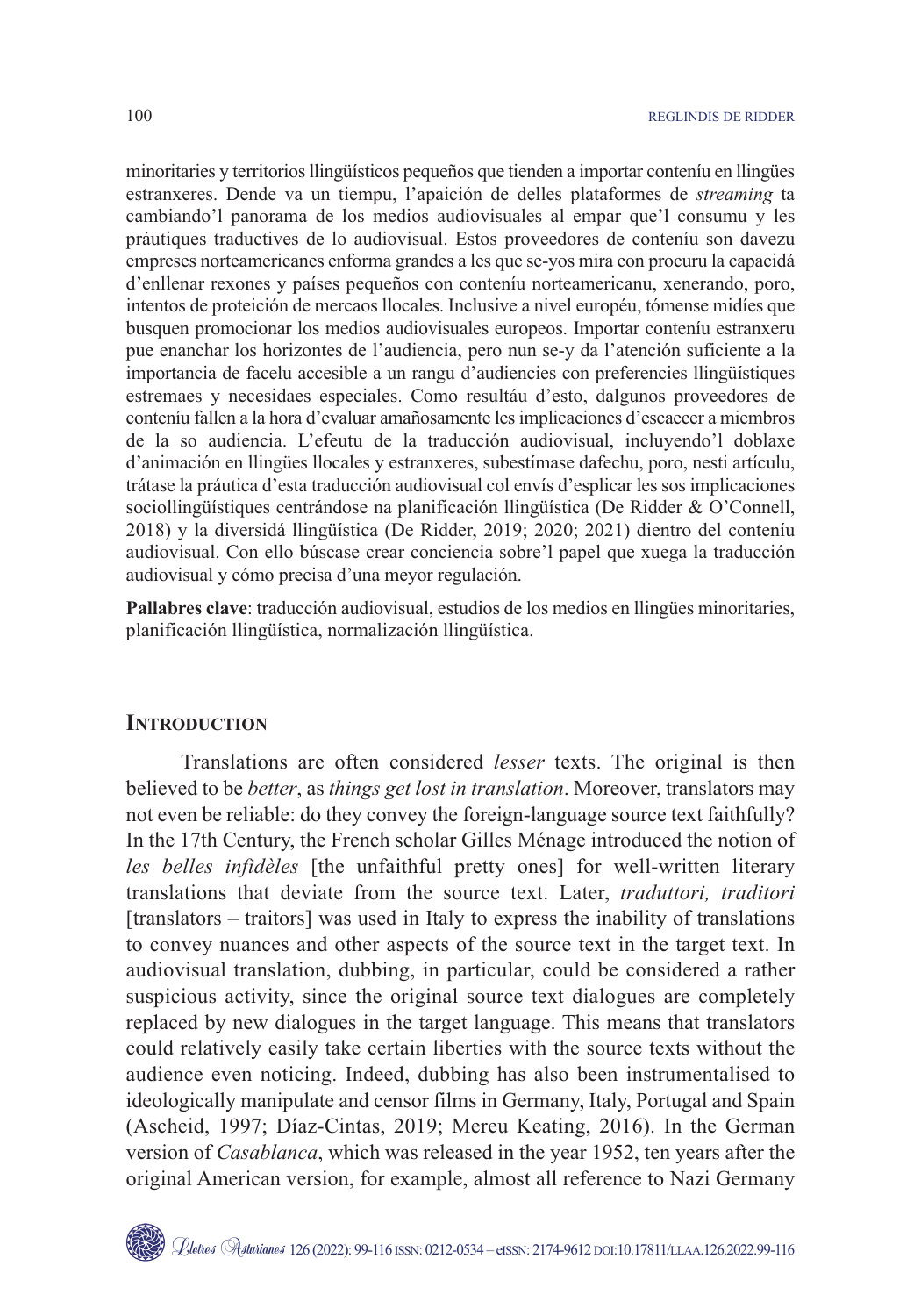was omitted. One of the characters, Victor Laszlo, who is a resistance fighter in the original version, suddenly became Victor Larsen, a Scandinavian physicist.

Unlike in dubbing, the source text is still audible in subtitling, which makes it easier to compare the translation with the original. That is, if one understands the source language. Yet, subtitles too have come under a lot of criticism. At the end of 2021, viewers watching the hugely popular Korean Netflix series *Squid game* caused a commotion when they criticised the English subtitles for impacting on the original characterisation and depiction of Korean culture. Some of this criticism was, however, based on the wrong assumption that subtitles can convey all subtleties and cultural references heard in the spoken dialogues. Subtitlers need to render speech in writing and only have one – in the case of bilingual subtitles commonly used in Belgian cinemas – or two lines at their disposal. This is one of the reasons why audiovisual translation is considered *constrained translation* (Titford, 1982; Mayoral, Kelly & Gallardo, 1988). Audiovisual translators have to overcome time and space constraints. They also have to take into account co-occurring images and sounds. In the case of dubbing, translation choices have to take into consideration visible mouth movements, as well as gestures. Furthermore, there are also additional genrespecific challenges, particularly in dubbing for children.

It is important to note that even in so-called *subtitling countries*, such as the Scandinavian countries or the Dutch language area, dubbing is commonly used for children's content. This is why this particular audiovisual translation mode needs to be studied outside of the so-called *dubbing countries* as well. Children's content often includes song and rhyme, which pose additional challenges for audiovisual translators. Moreover, a strict adherence to the linguistic standard is normally required and some distributors may even work with lists of words that cannot be used in the translation (e.g. references to religion and death). Because of all of these restrictions, some argue parts of the source text get *lost in translation*, although audiovisual translators also benefit from the two additional, aural and visual, communication channels. They do not have to make explicit in their translation what is conveyed through these channels. Nevertheless, in audiovisual fiction for children, the spoken dialogues often repeat information that is already conveyed through the other channels. Due to this deliberate redundancy, the younger viewers receive all relevant information via different channels to ensure this information can also be processed. Characters often repeat what is clearly visible in the images, or what has already been said. This also makes it possible for viewers who may not have full command of the language used in a children's programme to understand at least the broad outlines of the plot.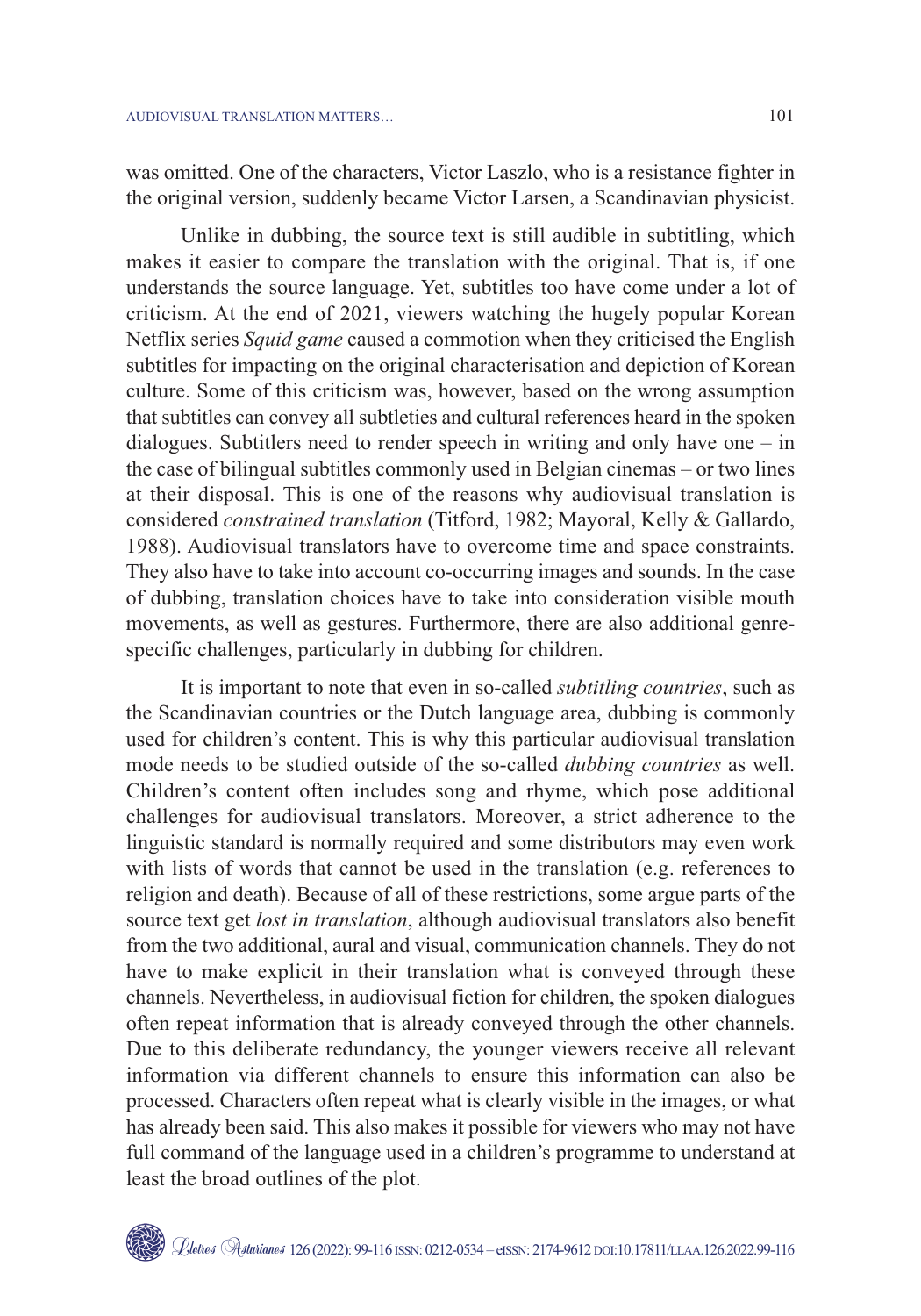#### **1. THE SOCIOLINGUISTIC IMPORTANCE OF AUDIOVISUAL MEDIA**

From a sociolinguistic perspective, a lot can also be *gained from translation*, while locally produced content in the local language remains important. On the one hand, because it provides an impetus for the local creative industry. On the other, it also tends to give a more authentic expression of the local culture, but also more accurately displays linguistic reality. This, unfortunately, is rarely the case in translations, as they hardly reveal any linguistic diversity. In an analysis of children's content in Dutch-speaking Belgium, for example, the local content contained a wider range of different regional and social varieties of Dutch, unlike the translated content, particularly the translations offered by commercial content providers, in which mainly the dominant, *foreign* Netherlandic Dutch variety is used (De Ridder, 2020). Nevertheless, particularly in minority and smaller, minoritized language areas, audiovisual translation is a relatively easy and economical way to supplement local audiovisual content. Moreover, because of the ongoing competition between different content providers, more traditional television channels have to offer a range of different programmes to attract viewers and keep viewers satisfied.

In their volume on minority language media, Mike Cormack and Niamh Hourigan (2007) called for the development of Minority Media Studies, in which translation also plays an important role. Cormack (2004, p.4) listed the following four benefits of minority language media:

- (1) the electronic media can have an important symbolic role for language communities, a signal that the language and the community are able to cope fully with the contemporary world, rather than being simply part of an outdated heritage;
- (2) they can provide a real economic boost, including attractive career prospects for young people who want to work in the minority language;
- (3) they are important in developing a public sphere within a language community which allows a political community to develop and indeed allows the community to develop its own news agenda;
- (4) they are important in relation to how the community is represented both within itself and to outsiders (both aspects can have significant political and economic consequences).

Majority language speakers indeed also benefit from the integration of smaller languages in all areas of everyday life, as such exposure to linguistic diversity contributes to linguistic normalisation. Providing popular global content in the local language also contributes to increased exposure to this language. This not only helps viewers maintaining and developing their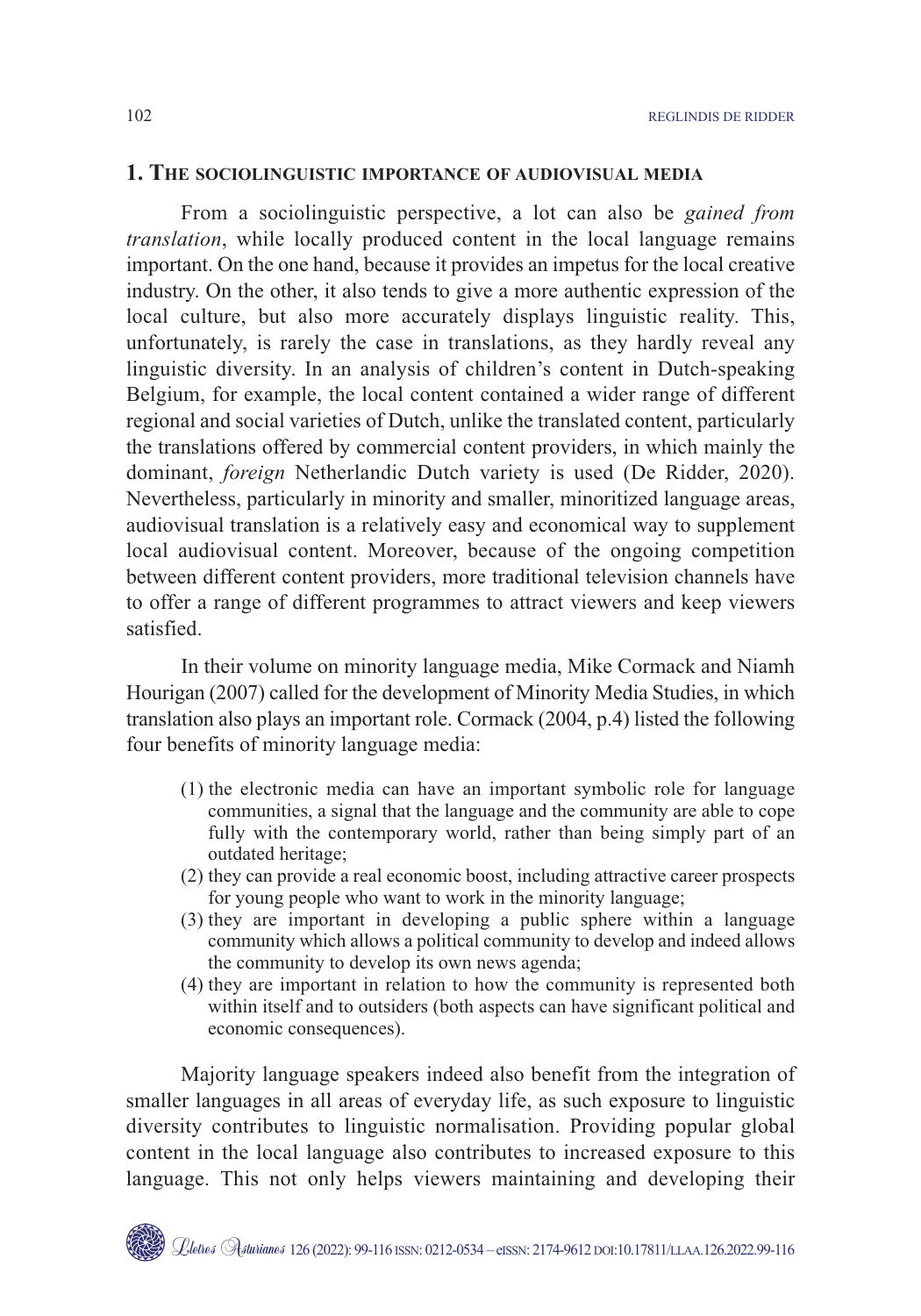language skills, hearing popular television characters use their language will also boost the linguistic prestige of a language minoritised by another. Seeing and hearing language reflected in such media, therefore, allows language users to recognise themselves in mass media, counter negative images they may be confronted with and, thus, have a positive impact on their linguistic self-esteem.

It is this importance of role models that Stephen Harold Riggins (1992, p.283) emphasised thirty years ago:

Ethnic minority media give the young an opportunity to relate to role models speaking their native language. The public validation of minority languages by their use in the media is important for their survival especially in the eyes of the young who would be most tempted to speak exclusively the majority language.

This is also a reason why sociolinguists should study the linguistic output of so-called *influencers*, more specifically *YouTubers*, from minority and minoritised language areas. What these young people all have in common is that they want to attract a large following and that they usually use their native language in their videos. Moreover, they tend to keep all of their videos, old and new, online, which makes it easy to study their linguistic output over time. In this way, it can be established if and, if so, in which way they may have started to adapt their language. While these vloggers and YouTubers tend to use their native language, some of them quite noticeably adapt their language to cater to a larger audience, not in the least speakers of dominant linguistic communities. Some YouTubers are very confident in using their own local language variety, while others try to use a neutral variety, in an effort to not reveal any features of their local language variety (De Ridder, 2020). They seem to assume this will help them attract more followers from other parts of the language area. Such creation of an artificial «neutral variety» aiming to be unmarked for any region is, in fact, also a phenomenon that occurs in dubbing in pluricentric language areas with several national varieties. One dubbed version is created and an attempt is made to use a «country-neutral» language variety avoiding marked features of the different national varieties. This version is then distributed all over the language area. In Belgium, the most popular Dutch-speaking YouTuber openly admitted that he started to change his Dutch to cater to (potential) followers from the Netherlands (idem). He tries to copy features of the dominant Netherlandic variety, but at the same time his local West-Flemish dialect, predominantly used in his first videos, still surfaces. In Dutch-speaking Belgium, not the Belgian YouTubers, but the YouTubers from the Netherlands are particularly popular. This is also the case in other language areas, in which YouTubers who speak the majority language or a dominant language variety also attract followers beyond their immediate speech community. As a result of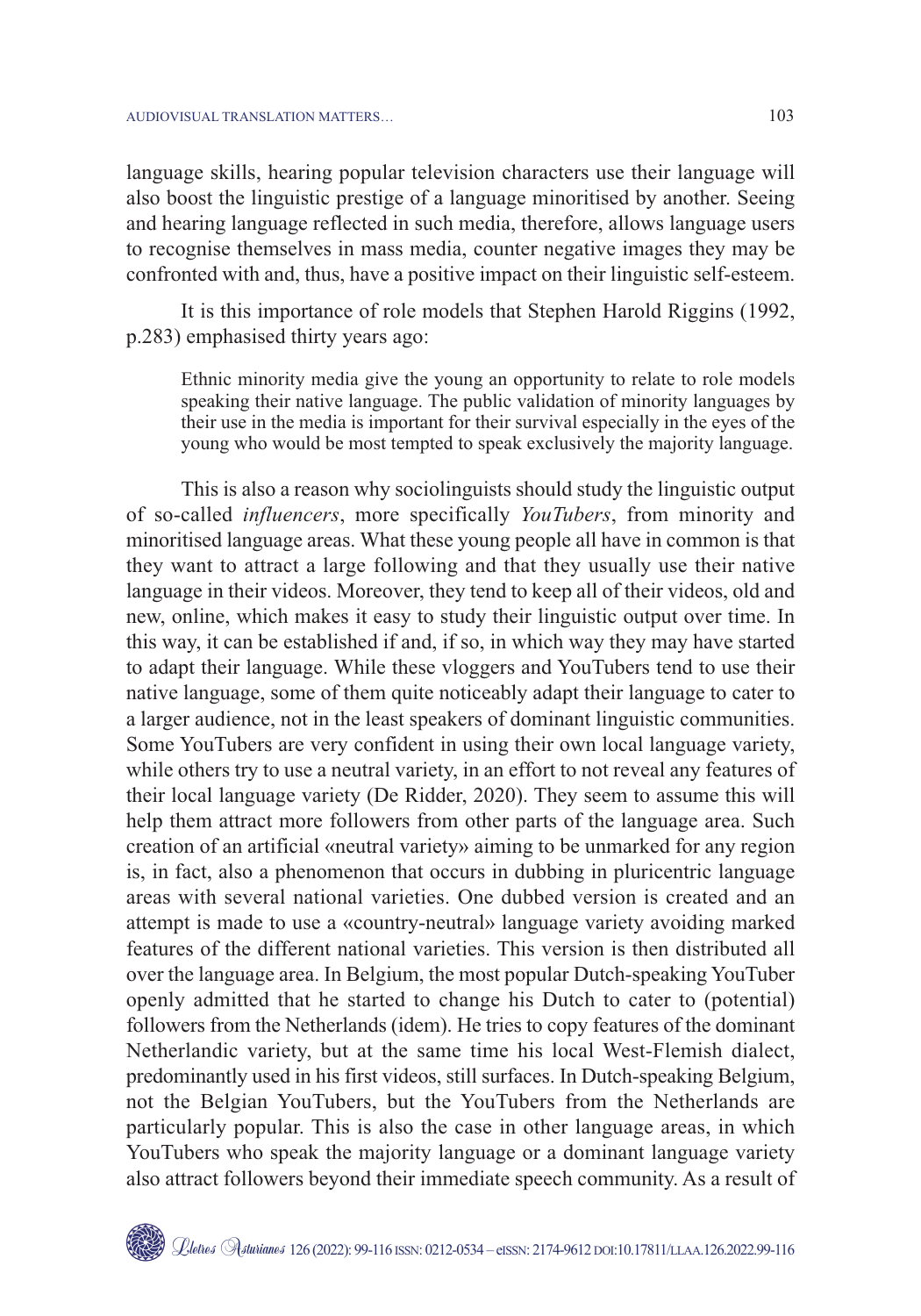this, young audiences are ever more exposed to this majority language or dominant variety.

## **2. EMPOWERING DUBBING TEAMS**

Deliberate interference with the source text in translation can also be driven by social activism (see Pérez-González, 2014; Tymoczko, 2007; 2010), for example, to counteract gender stereotyping in the source text or to restore gender imbalance in the dubbing process (De Ridder, 2019). As Maria Tymoczko put forward, «translators can be effective activists and empowered agents of social change» (2007, p.200) and this may require «a willingness to manipulate source texts in translation, so as to adapt and subordinate the texts to political and ideological agendas» (idem, p.215). Smaller language areas are known to import a lot of foreign content, but some of that content may, in its original form, not be deemed suitable for the local target audience. In that case, broadcasters can ask to make certain changes in the dubbed version. When audiovisual productions are imported, they usually include detailed instructions for the casting of the voice talents. These instructions refer to their gender and age, but also vocal attributes like voice pitch or accent (Chaume, 2012, pp.127- 128). Nonetheless, broadcasters can always negotiate the terms on which they want to buy and broadcast these productions (De Ridder, 2020). In dubbed animation for children like *Super Wings* or *Trucktown*, broadcast by the Swedish public service broadcaster (SVT), some of the male characters depicting aeroplanes and trucks, for instance, were voiced by female voice talents to restore the gender imbalance in the original animated series (De Ridder, 2019).

Narrators in children's programmes and documentaries often tend to be men. This is quite problematic, as highlighted by Von Flotow and Josephy-Hernández (2018, p.299):

Women's healthy, sane, authoritative voices are almost never present, and certainly not used in voice-over, where the disembodied male 'voice-of-God', which connotes trustworthiness and authority to the general public, prevails.

In documentaries and children's fiction, this is even more problematic, as the narrator is usually highly knowledgeable and guides the viewer through the programmes. This means the above-mentioned «disembodied male 'voiceof-God'», in fact, is the 'voice-of-the-*all*-*knowing*-God'. The impact of gender stereotyping, linking certain qualities, in particular, to the male gender, has implications for gender role attribution in early childhood. Media scholar Kirsten Drotner (2018, p.384) pointed out that «the time spent with media is correlated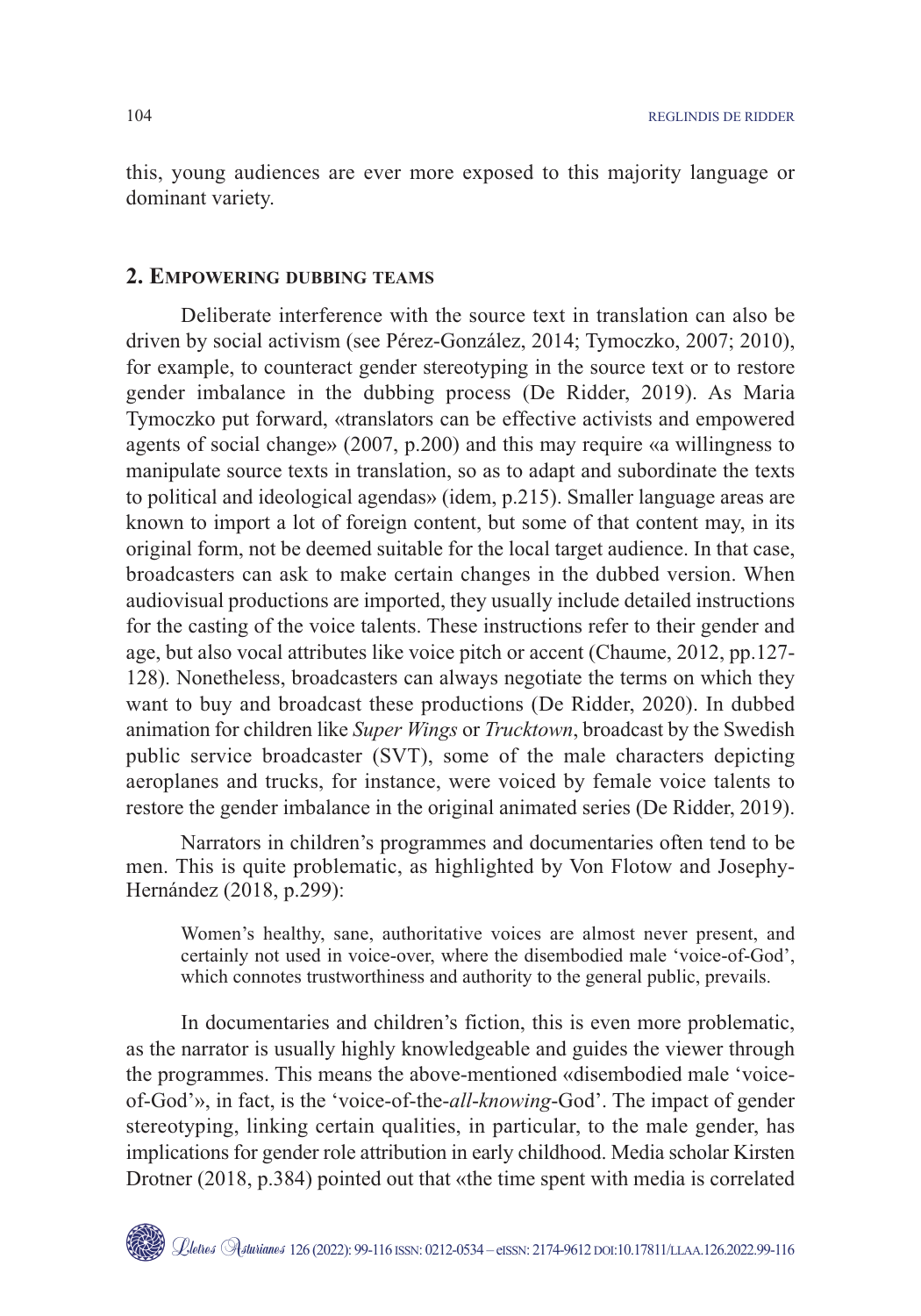to the degree of gender stereotyping in young audiences». That is why SVT has insisted on making changes in the dubbing process in some imported programmes. In their Swedish versions of programmes like the Irish *Puffin Rock* and the British *Hey Duggee*, male narrators were replaced by female narrators (De Ridder, 2019). Sometimes, an attempt is made to compensate even for gender stereotypes that are visible in the images, by changing the original script. In the Swedish version of an Irish children's programme *Little Roy*, broadcast by SVT, for example, a line was added in the dubbed version explaining Roy's mother was out working, which was nowhere to be found in the source text (idem). In this programme (created by male producers), the mother is depicted as a housewife doing household chores mostly.

Similarly, sociolinguistic activism can empower dubbing teams to make deliberate linguistic alterations, such as using a particular (minority) language, specific accents or regionally marked lexis. When explaining why some countries are traditionally so-called *dubbing countries*, Luis Pérez-González (2009, p.18) puts forward that «countries with a *single linguistic community* [authors emphasis] – and hence a large potential market to secure a sizeable return on the investment» are more inclined to use dubbing, which is after all the most expensive audiovisual translation mode, rather than subtitling. These so-called *dubbing countries* in Europe are known to be France, Germany, Italy and Spain. What these countries have in common is that they have one official national language, which above all is spoken by well over 40 million citizens. Still, these countries by no means merely comprise «a single linguistic community». They include linguistic communities speaking other – albeit significantly smaller – regional and/or minority languages as well. The countries did, however, implement the «one nation, one language» principle and, as Pérez-González goes on to say, while referring to Ana Ballester Casado's research on dubbing in Spain, «the dissemination of a single dubbed version across the length and breadth of the national territory has been instrumental in achieving linguistic uniformity, to the detriment of regional dialects or minority languages (Ballester, 1995)».

Conversely, dubbing in the regional or minority languages could be used as a counterreaction against the overexposure to the dominant majority language in audiovisual media. Dubbing children's content, in particular, could in this sense be used as a language planning tool for language maintenance and normalisation. Ideally, this is done using professional technology and with the help of language professionals. In Ireland, several animation series have been dubbed into Irish Gaelic. The German series *Janoschs Traumstunde* was dubbed and *Scéalaíocht Janosch* was broadcast by the Irish public service broadcaster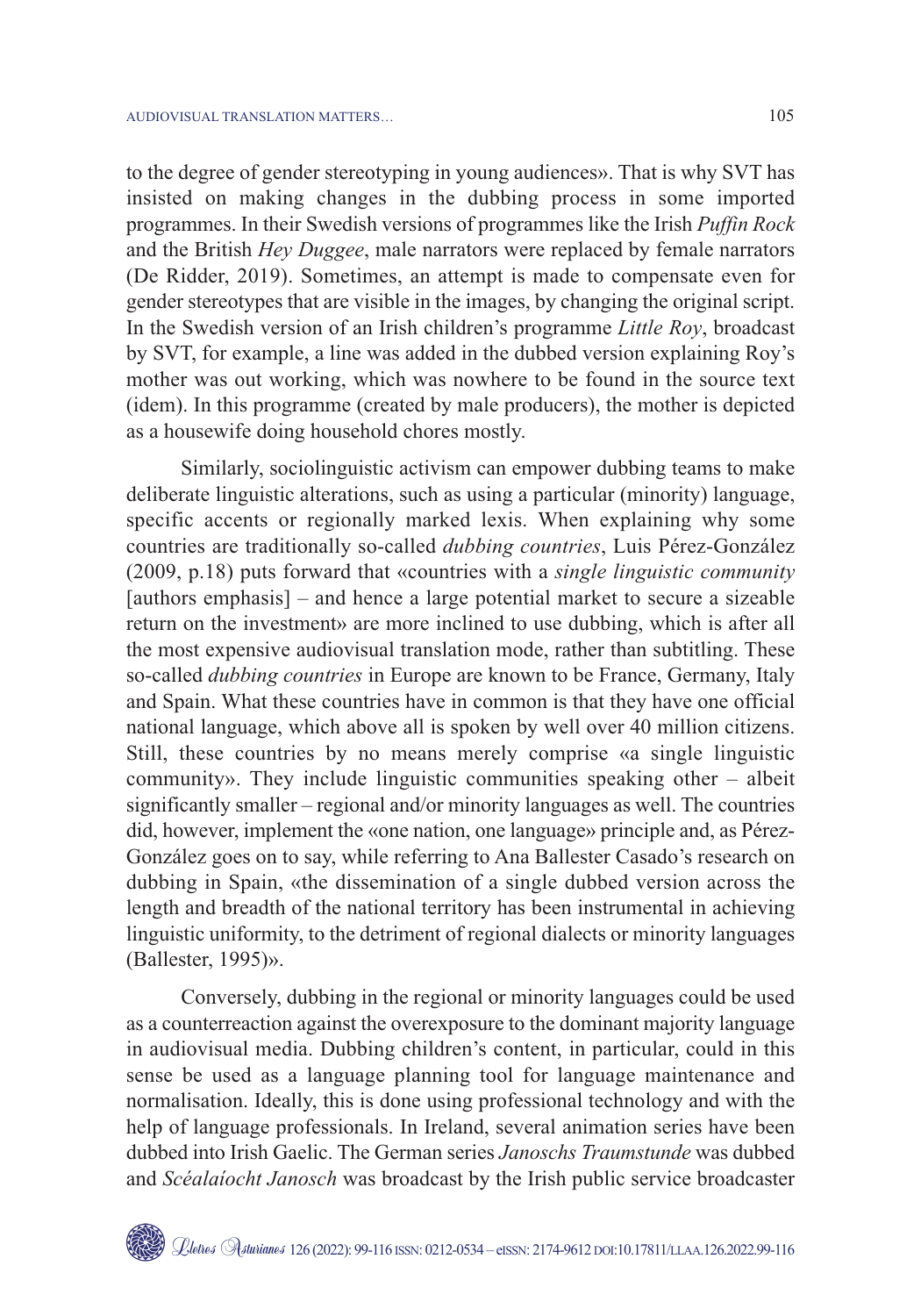around 1990 (O'Connell, 2003). In Asturias, the American animation series *Salty's Lighthouse* from the late 1990s was dubbed in Asturian in collaboration with the Academia de la Llingua Asturiana. *El faru d'Iyán* was first aired in the early 2000s when it was broadcast by TeleAsturias. Creating such dubbed versions may be quite expensive, but one has to bear in mind that particularly children's programmes tend to have several reruns and are broadcast over and over again. Yet, volunteer initiatives too could contribute to more audiovisual translation into minority languages. Just like there are several networks gathering volunteer interpreters and translators (e.g. Babels, Traduttori per la Pace, ECOS – Traductores e Intérpretes por la Solidaridad, Tlaxcala), audiovisual translators could also collaborate on regional and minority language dubbing. Roberto Avello-Rodríguez and Alberto Fernández-Costales (2020) recently called for such initiatives to translate audiovisual media into Asturian.

In the light of a wave of complaints about Belgian children's overexposure to the dominant Netherlandic variety of Dutch in 2020 – which was even discussed in parliament, the Flemish public service broadcaster (VRT) prided itself on offering dubbed versions, predominantly, in the target audience's own Belgian Dutch variety. In 2019, the Belgian Dutch version of an imported British animation *Bing Bunny*, however, caused a lot of commotion because it contained language mistakes. The fact that the public service broadcaster exposed children to language usage that deviated from the linguistic standard was considered unacceptable because of the educational role the broadcaster plays (De Ridder, 2019). These mistakes, were mostly copied from the source text, as the dubbing team was required to do according to the dubbing instructions. The producers of this animation for pre-schoolers deliberately added linguistic errors in the original version (e.g. «And I *finded* Hoppity» rather than «And I found Hoppity») to reflect the linguistic output of pre-schoolers. Such deviation from standard language usage in children's television is quite new. In the past, clearly enunciated standard language was used in children's television. More recently, though, young children who are not trained actors often do the dubbing and, in general, more linguistic diversity can be heard in such local productions. In *Bing Bunny*, for example, one character has an Irish accent and another one a non-native English accent. In the translated versions, however, the language usually is standardised and an attempt is made to use unmarked standard language accents. The language errors in *Bing Bunny* were part of the characterisation, but pressurised by a deluge of parent complaints about this dubbed version, VRT commissioned and obtained permission to broadcast a new dubbed version without language errors. In this case, no gender ideological, but educational concerns motivated the alterations for VRT's young target audience.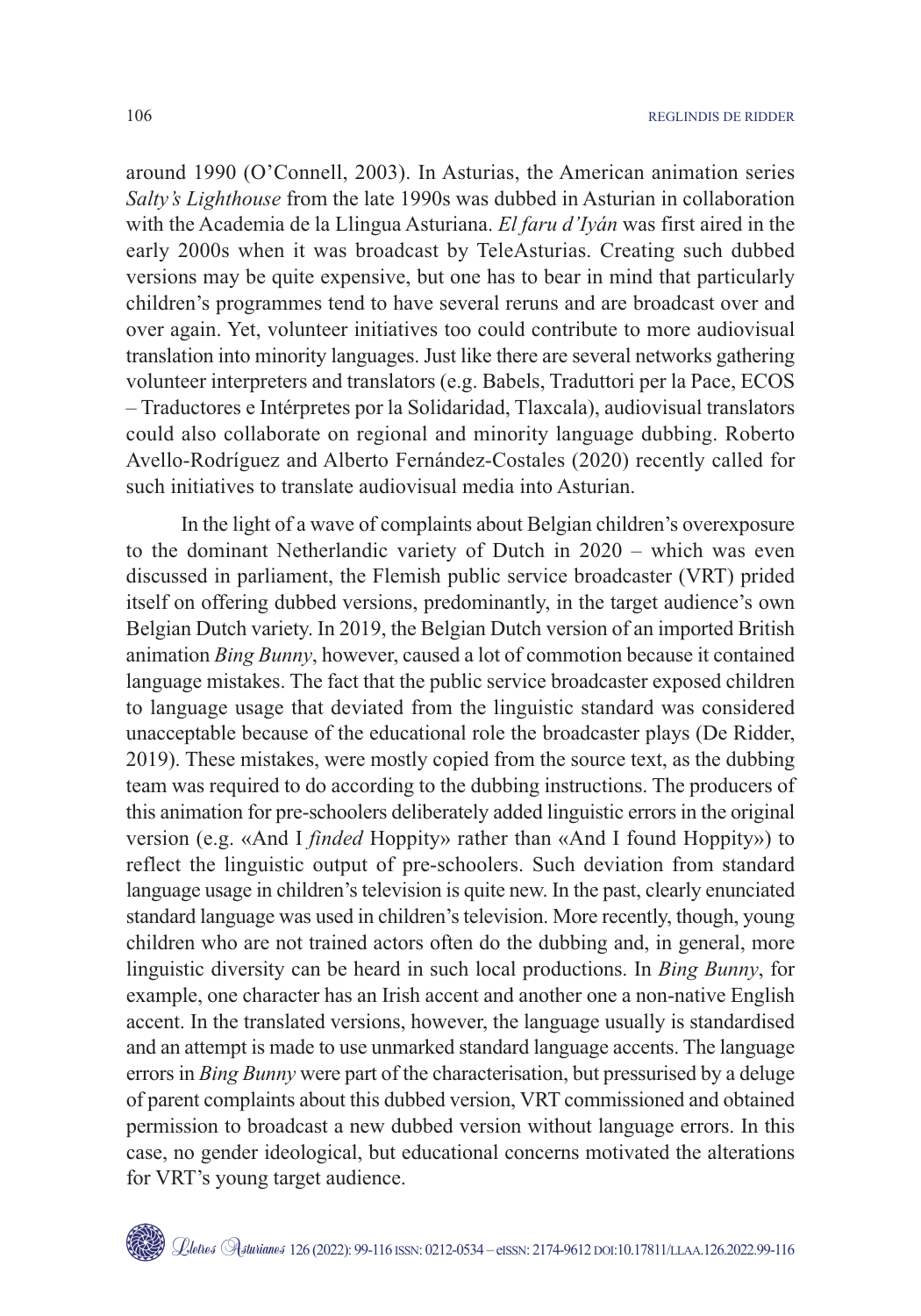#### **3. THE SOCIOLINGUISTIC IMPORTANCE OF AUDIOVISUAL TRANSLATIONS**

Just like with the emergence of new reading audiences with an unquenchable thirst for fiction, in the  $19<sup>th</sup>$  Century Netherlands, translations were used to satisfy the readers. Translated content can help to not only supplement, but also diversify the available content in the local languages. The current Age of Streaming also witnesses an increased interest in non-English content (e.g. *Nordic Noir* from Scandinavia) boosting audiovisual media production in smaller language areas, but also translation activity. As Michael Cronin (2003, p.139) put it «minority-language cultures are translation cultures par excellence», nonetheless, translation may also threaten these languages (Cronin, 1995; O'Connell & Walsh, 2006). Rather than developing new terminology and coinages for new concepts in order to retain their viability, the worry is that loan translations or even loanwords may be introduced into the vocabulary. This is why local productions remain important and it is crucial to maintain a good balance between local and translated content. Likewise, linguistic quality control is important in translation.

Since translations create language contact situations between the source language and the target language, linguistic interference between the larger source language and the target language is not uncommon. As Elke Teich (2003, p.207) put it: «In a translation into a given target language (TL), the translation may be oriented more towards the source language (SL), i.e. the SL shines through». This has been referred to as *translationese* and should, of course, be avoided: translation quality, in general, ought to be maintained. Especially, because today a lot of underpaid translators have to deal with large volumes and short deadlines. Not to mention, current practices of (post-edited) machine translations impacting on the quality of translations. In audiovisual translation, the effect of such linguistic interference in dubbing is called *dubbese.* In *dubbese* the source text surfaces just like in *translationese*. What is more, some fear it has lasting effects on the target language. In subtitling too, particularly the impact of English language content on subtitles has been studied by Danish audiovisual translation scholar Henrik Gottlieb (2004a; 2004b; 2005; 2012) who claims «there is no doubt that translations – not least those found in the popular media – constitute a driving force in what certain critics have seen as the corruption of domestic languages» (Gottlieb, 2005, p.176). Consequently, this calls for high-quality audiovisual translations, which is something public service broadcasters usually pay attention to. Unlike commercial broadcasters, public service broadcasters are often highly valued quality content providers, particularly for younger target audiences.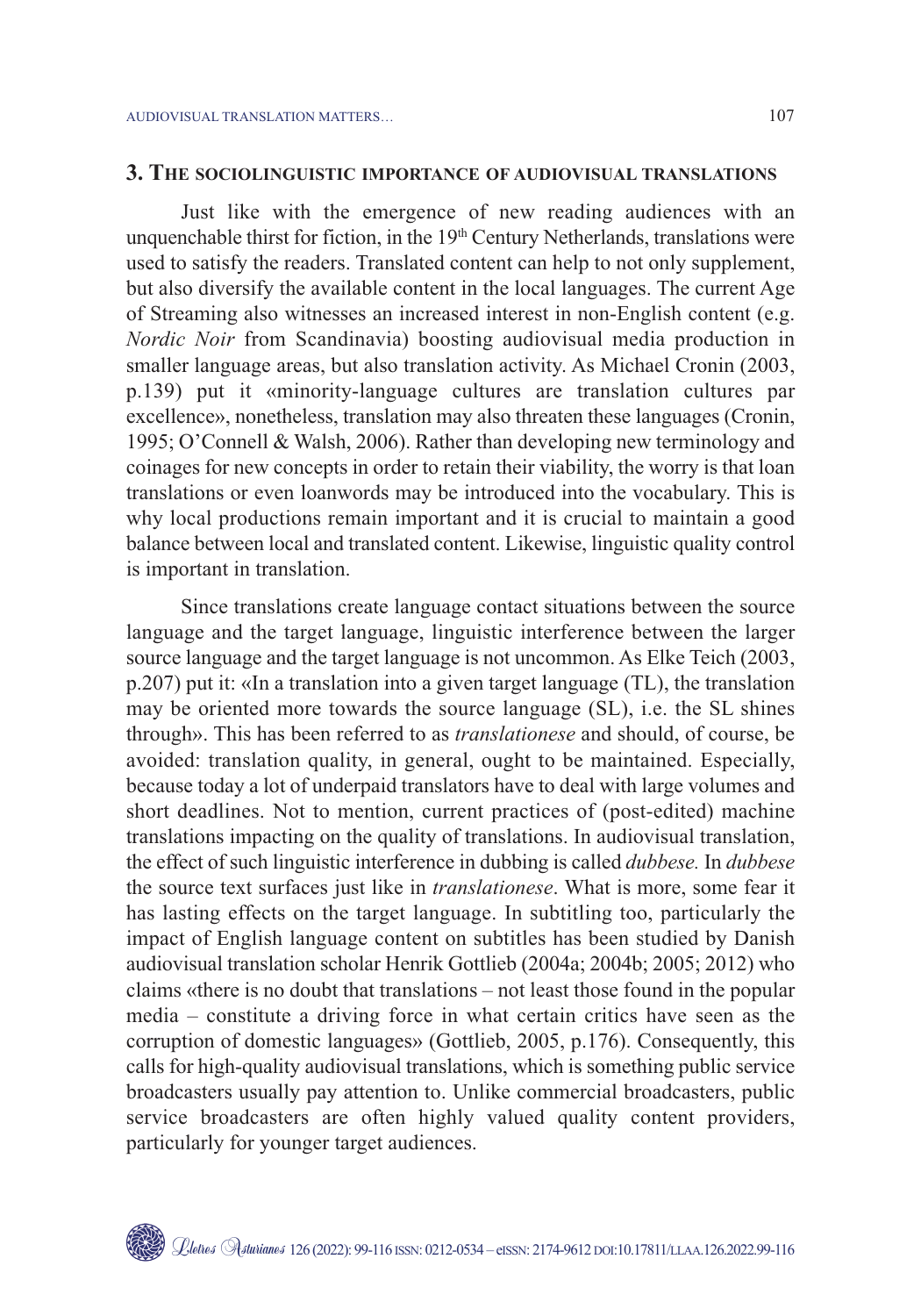## **4. AUDIOVISUAL TRANSLATION FOR CHILDREN AT PUBLIC SERVICE BROADCASTERS**

The Swedish and the Flemish public service broadcasters are held in high esteem, particularly by parents of small children because of the quality content they provide for the youngest. They try to strike a balance between education and entertainment. The Flemish Public Service Broadcaster has for a long time been the most popular children's content provider in Dutch-speaking Belgium, unlike its counterpart in the Netherlands that has suffered a lot from competition with international players, such as Nickelodeon and Disney (De Ridder, 2019). Both SVT and VRT make sure they broadcast high-quality content which is also in line with local cultural standards and the expectations of its audience. VRT exposes its audience mainly to the Belgian variety of Dutch through its 50% local and 50% translated content. Looking at other commercial children's channels such as Nickelodeon and Disney Channel, but also streaming platforms like Disney+, the picture looks quite different. Those expose Belgian children mainly to imported content, in which the dubbed versions display predominantly the dominant variety of Dutch. They also offer so-called «hybrid versions», in which both varieties are used, but Belgian Dutch tends to be underrepresented. Such versions seem to be on the increase, as they are cheaper and can be used in both countries (De Ridder, 2020). The translations for the «hybrid versions» attempt to be unmarked for any specific country (the Netherlands or Belgian) and voice talents use either Standard Netherlandic Dutch or Standard Belgian Dutch pronunciation.

Sweden has 5 official minority languages: Sami, Finnish, Meänkieli (Tornedal Finnish), Yiddish, and Romani. SVT offers content in some of its indigenous minority languages. At present, a children's programme in Finnish (*Askarrellaan*) and three children's programmes in Sami can be streamed on their streaming platform SVT Play. *Binnabánnaš* is a local production that even comes in three different Sami versions. Not only in the North Sami variety, but also in two smaller Sami varieties: South and Lule Sami. What all of these programmes have in common, though, is that they come with open Swedish subtitles that cannot be turned off. Another children's programme available in Sami is, in fact, a rerun of a Swedish-language animation series from the 1980s *Skrotnisse och hans vänner*. The original Swedish version of the animation is available on the platform, but also a dubbed version in Sami. This version even features a real-live (male) narrator interacting with the viewers in Sami and providing an introduction and a conclusion. However, this programme too comes with open Swedish subtitles. What is more, in this show there is even a readaloud option for the subtitles. This is to make subtitled programmes accessible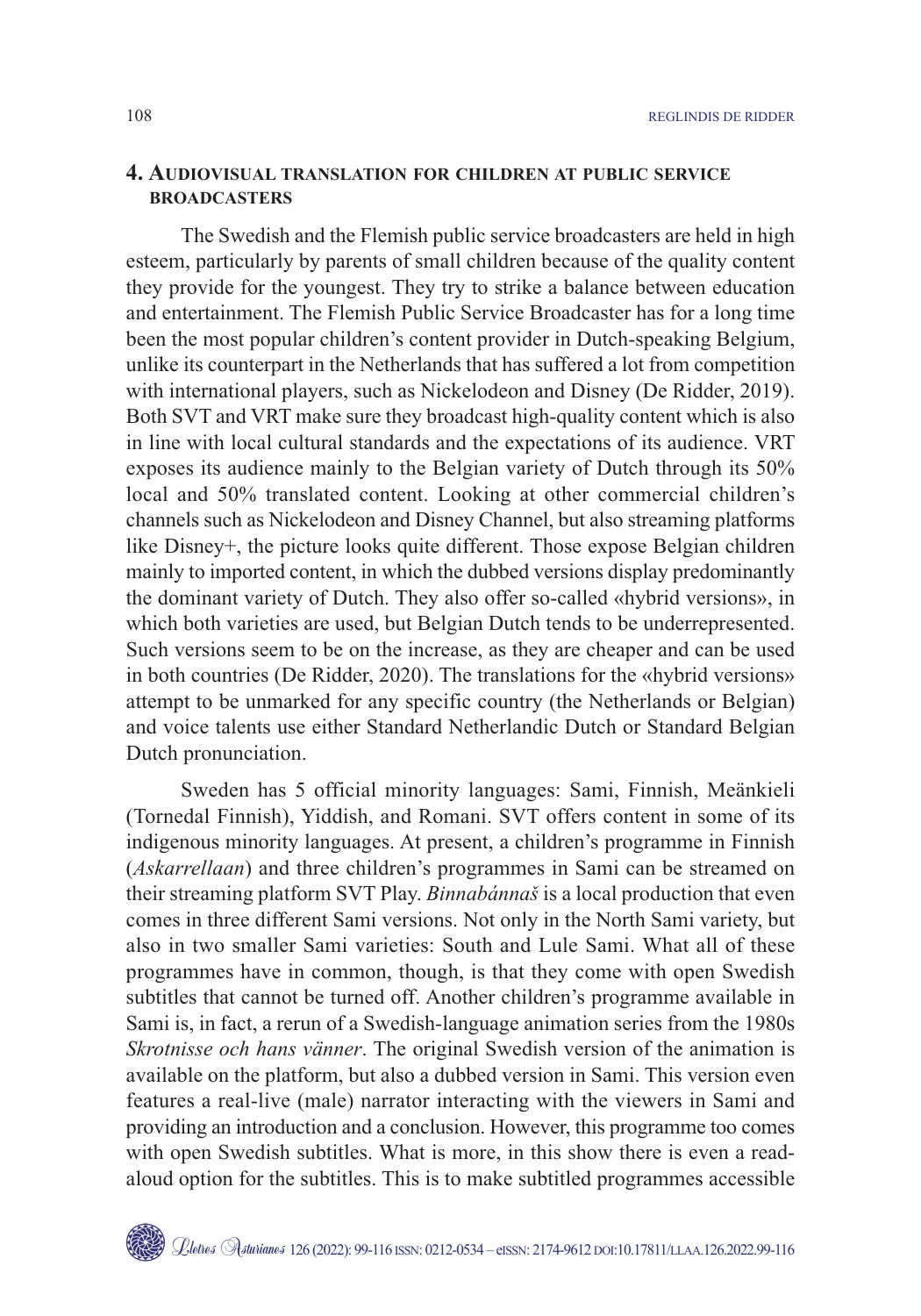to viewers with visual impairments, but of course could also be activated for small children who cannot read yet. In *Hejolojla*, the third Sami programme, the use of open subtitles is rather strange, since this show targets pre-schoolers, who are not expected to be able to read the subtitles.

Undoubtedly, the subtitles in these minority-language programmes are well-intended. They are to support viewers, possibly a co-viewing adult or older children who may not master the minority languages and then can read the subtitles in Swedish in order to understand the programme. The subtitles, hence, are meant to make the programmes accessible to the Swedish-speaking viewers. Offering content in a minority language and making it accessible to viewers who do not speak it is also good in terms of linguistic normalisation of minority languages in Sweden. It is laudable that SVT pays a lot of attention to making children's content accessible, also in terms of media accessibility for the deaf and hard-of-hearing, and viewers with visual impairments. Just like in another locally produced show in which Swedish Sign Language is used, for instance, *Alice gillar att simma*. This programme is made accessible with the help of audiovisual translation: when Alice and the adult that accompanies her in each episode interact with each other, they use Swedish Sign Language, which is simultaneously rendered in Swedish through voice-over by a child and an adult voice talent. Additionally, same-language subtitles can be activated. The aim is not only to provide children's content in Swedish Sign Language for the deaf and hard-of-hearing, but also the linguistic normalisation of sign language. In this way, exposing hearing children to sign language also contributes to diversity and inclusion. The same, arguably, goes for the Sami and Finnish programmes that are made accessible to non-Sami and non-Finnish speaking viewers.

Nevertheless, as previously pointed out, the choice of open subtitles is also problematic (De Ridder & O'Connell, 2018). In the programmes available in Sami, this threatened minority language is overwritten by the majority language Swedish. Considering the history of linguistic suppression of Sami speakers, who were forced to learn Swedish in Sweden, this is indeed problematic. Eithne O'Connell (2011; 2013) made the same point about Scots and Irish Gaelic programmes that are «accompanied by open interlingual subtitles which transform the programme into an unbalanced bilingual offering, with the written English subtitles requiring more cognitive processing and therefore having more impact than the minority language aural soundtrack» (De Ridder & O'Connell, 2018, p.402). While, of course, there are advantages to offering subtitles to make the show accessible, one should be aware of the disadvantages from a sociolinguistic point of view. It is exposing majority language speakers to the minority language and offering them linguistic support,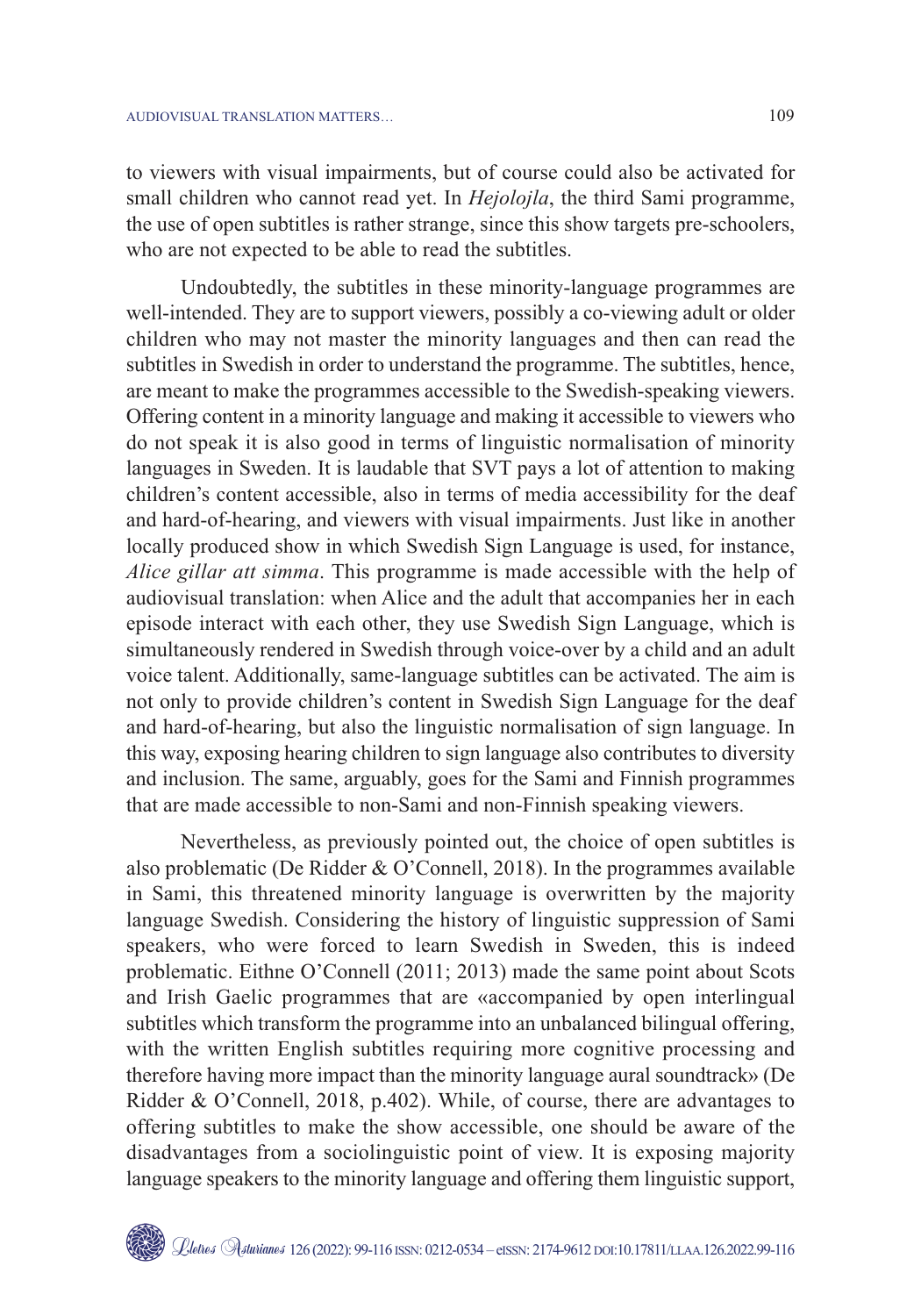but reading Sami or Finnish speakers will not benefit greatly from Swedish subtitles in terms of language maintenance. Younger viewers who cannot read the subtitles, will not be affected, as they will only be exposed to the Sami used in the programmes. Unless the read-aloud feature is available for the Swedish subtitles and activated, as they mute the Sami source text and replace it by Swedish. This, however, does not mean that subtitles *per se* are bad. Quite on the contrary. Open subtitles in the majority language are problematic, but providing same-language subtitles in the minority language would, actually, be a good thing. Subtitles in the minority language would be beneficial for the viewers who can read those because of the bi-modal input: viewers hearing and reading what they hear, is beneficial to their language and literacy development (Kothari, 2008). This, in fact, would call for open intralingual subtitling in all children's programmes.

## **5. THE SOCIOLINGUISTIC IMPACT OF AUDIOVISUAL MEDIA**

In this Age of Streaming, in which viewers want to watch any content whenever, wherever and in whatever form they like, the option to enable or disable (both interlingual and intralingual – i.e. same-language) subtitles at least should be offered in the language settings. Moreover, distributors of audiovisual content are no longer restricted to one or a limited number of language settings. Streaming platforms have started to change the audiovisual media landscape including the way media are consumed, but also audiovisual translation practices. It is interesting that in Belgium, for example, dubbed and subtitled language versions in other languages and language varieties (e.g. Canadian French and Latin American Spanish) than the official languages, Dutch, French and German, are also available. Yet, streaming platforms like Netflix and Disney+ are feared to threaten smaller countries. That is why at EU level, measures are in place to protect the local audiovisual media market in Europe promoting the circulation of European content. International streaming platforms, for instance, have to spend 30% of their output on productions made in Europe. Similarly, at the national level, the promotion of local productions is stimulated. In Belgium, for example, a local streaming platform *Streamz* was launched in 2020, under the motto «Da's van onz» [It's ours], focussing on local Dutch-language productions. Besides, the production of such Dutch-language content has been actively encouraged with tax incentives for a few decades now. Even quota have been imposed on the public service broadcaster, in terms of the percentage of local programmes that have to be broadcast in primetime. At present this amounts to 65% of the prime-time content. By way of comparison,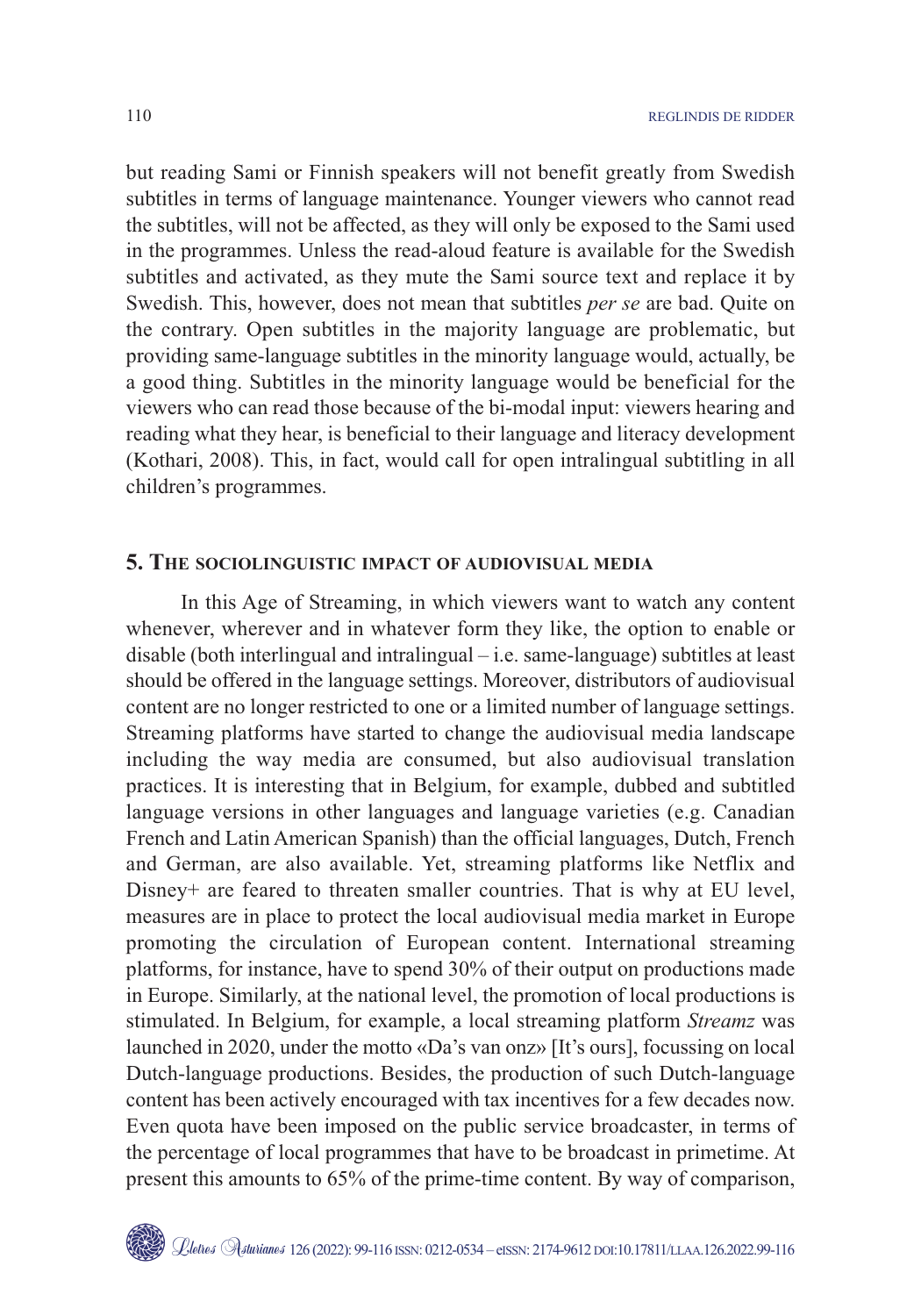about half of VRTs children's content is locally produced, while in Sweden the majority of SVT's children's content is imported and translated. It is important then that such localised programmes adhere to local language policies and preferences.

In this regard, the launch of Disney+ in Europe did not go unnoticed because, in some countries, language versions were missing. It did not include the existing Catalan dubbed versions of their content in Spain, only Spanish (Castilian) versions. In Belgium, they only included the Netherlandic Dutch versions, while the Belgians have been creating their own dubbed versions for more than two decades now. In Iceland, to cap it all, they only offered the original English version, no Icelandic dubbed versions. All of these available localised versions were not available on the platform. Pressurised by the local governments, they are now including these versions. Media scholars (e.g. Götz et al., 2018) have criticised children's television for not being inclusive and lacking diversity, yet a sociolinguistic focus seems to be missing in their research (e.g. De Ridder & O'Connell, 2018; De Ridder, 2019, 2020, 2021; Di Giovanni, 2011). What about linguistic diversity in children's content? In pluricentric language areas, parents complain about the overexposure to the dominant variety. Dutch-speaking parents in Belgium, for instance, have reported that their children copy the dominant Netherlandic Dutch variety they hear in dubbed animation, but also in YouTube videos because of the overexposure to this dominant variety (De Ridder, 2021). However, such phenomena are often downplayed as merely temporary phenomena that will not lead to children fully adopting this dominant variety.

Particularly in the case of minority languages, it remains difficult to pinpoint the actual impact media have, as several efforts to maintain and promote the use of the language co-occur. Joshua Fishman (2001, p.482) did not believe in the power of the media as a tool for minority language maintenance, which he called the «mass-media 'fetish'». He argued that they did not «constitute substitutes for the natural intergenerational mother tongue transmission process». Likewise, the impact of the media on language change has been downplayed. William Labov (2001, p.228) stated that «language is not systematically affected by the mass media, and is influenced primarily in faceto-face interaction with peers». Yet, Laurie Bauer and Peter Trudgill (1998, p.124) claimed that, in terms of vocabulary acquisition, «sociolinguists see some evidence for the mass media playing a role in the spread of vocabulary items. But at the deeper reaches of language change - sound changes and grammatical changes - the media have no significant effect at all». Some research from Canada, Scotland and Austria, however, does indicate that media can have an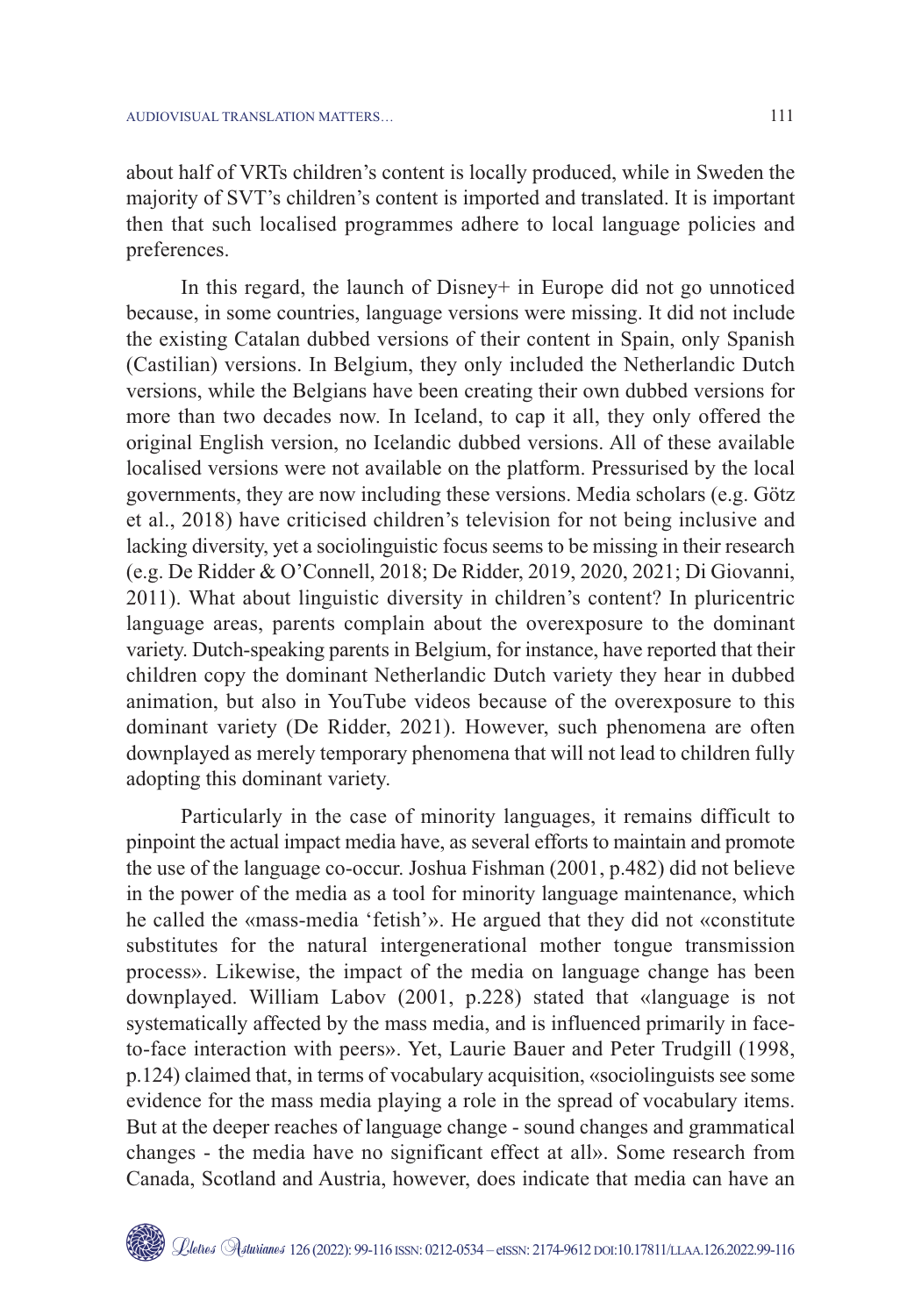impact on language change (e.g. Boberg, 2000, 2021; Muhr, 2003, Stuart-Smith et al., 2013; Stuart-Smith & Ota, 2014), but also on language attitude and linguistic stereotyping (Lippi-Green, 2012), which is particularly relevant to minority and minoritised languages.

Research has been done into the impact of television on children's cognitive development and, more specifically, language acquisition (e.g. Christakis, 2009; Christakis et al., 2018; Krcmar, 2014; Krcmar et al., 2007; Linebarger & Walker, 2005). The first five years of a child's life are referred to as the 'critical period' (Penfield & Roberts, 1959) in language acquisition, after which it becomes much harder to learn the language. Hence, this period is crucial in terms of language acquisition. Children start watching television in this 'critical period' and indeed a lot of content aims at pre-schoolers. A considerable amount of the language output some children are exposed to originates from the programmes they watch. Studying to what extent this impacts their language acquisition, particularly in smaller minoritized language areas is therefore important. It has been shown that toddlers, whose vocabulary starts to grow significantly at the age of three, can learn new words by merely watching audiovisual content, particularly when accompanied by a co-viewing parent (e.g. Krcmar et al., 2007). However, other research shows that three-year-olds can learn new words by watching audiovisual content unsupervised as well (e.g. Krcmar, 2014; Roseberry et al., 2009).

The face-to-face interaction Labov referred to is imitated in some children's programmes with a narrator interacting with the child audience asking simple questions and pretending to hear their answer. This answer is then repeated and the viewers are usually praised for giving the right answer. Moreover, children ideally also watch television with a co-viewing adult interacting with them while they watch the show. Some children's programmes even try to teach the viewers words and expressions. In the American animation series *Dora the explorer*, for example, the main character speaks English, but introduces several Spanish words and expressions in each episode asking the viewers to repeat those after her and rehearsing them throughout the episode (e.g. «Argentinians speak Spanish. When we need to go up, we say 'arriba'. Say: 'arriba'!»). In the Dutch version, interestingly, the Spanish vocabulary was replaced by English vocabulary. Not only can children's media affect language acquisition, it also affects their language attitude towards language varieties including their own. In this regard, the impact of dubbed television on children's language should also be studied.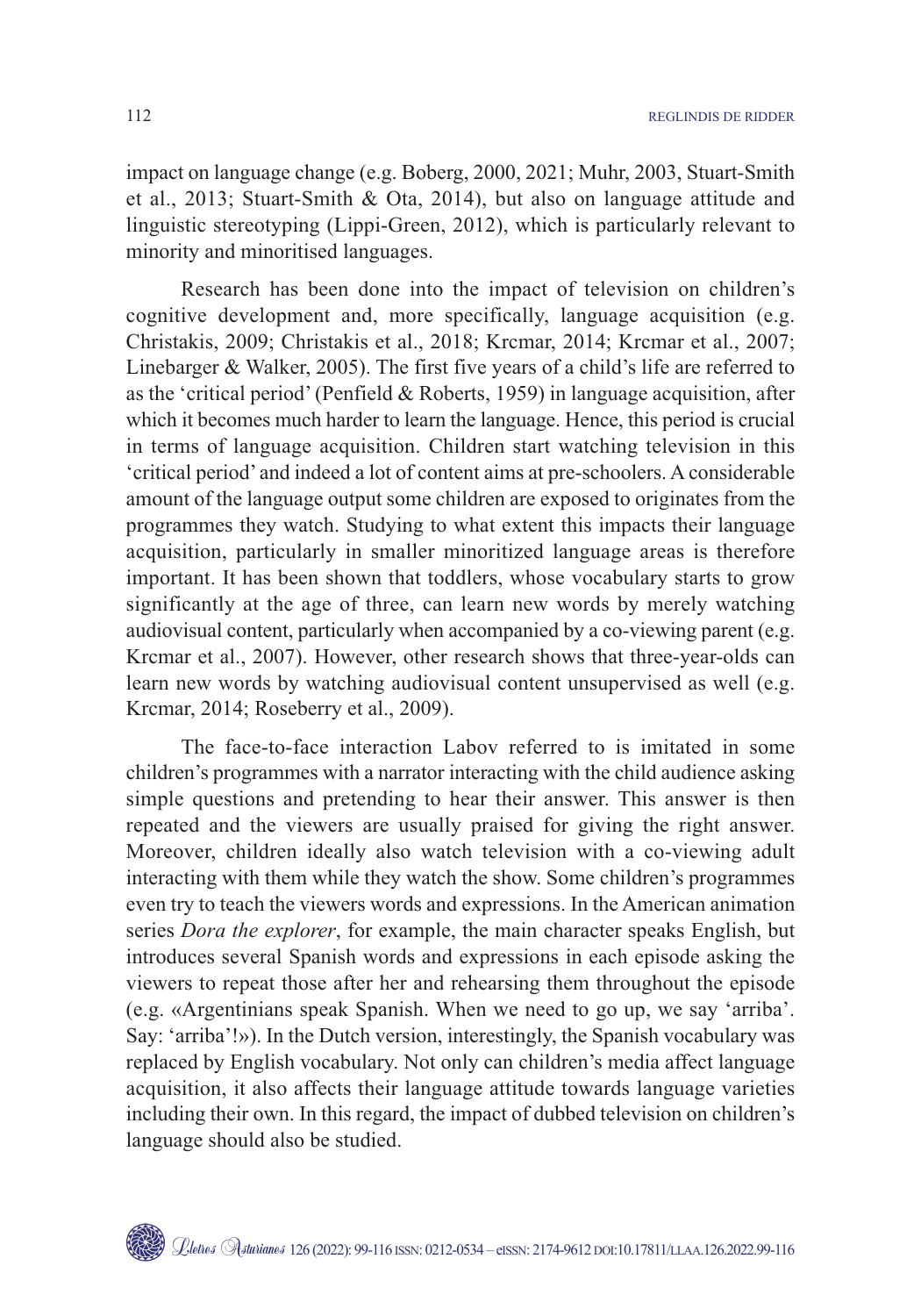## **6. CONCLUDING REMARKS**

There is a wide range of media available through different platforms and the linguistic output children are exposed to varies greatly. Undoubtedly, there are advantages to importing media, as it can broaden a child's horizon. Ethnic diversity, for instance, particularly in the past, was better reflected in imported audiovisual content. A 2017 study (Götz et al., 2018, p.64) revealed children's programmes from the UK and the USA featured the most black main characters, while Germany and Belgium had the highest percentage of Caucasian main characters. Children's media not only have to become more inclusive and diverse, but also linguistically diverse. Translations, however, rarely reflect the linguistic diversity that is part of the audience's everyday life. Since local productions and co-productions better reflect linguistic diversity, it is important to invest in local content to counterbalance the influx of imported dubbed programmes. Children's media play a role in helping children to further develop their language skills. They also benefit greatly from hearing more linguistic diversity in locally produced television programmes and imported ones, in this way they can foster an openness towards other varieties. Speakers of a majority or dominant variety will, as a result, come into contact with other varieties and realise their variety is not the only one. This linguistic normalisation is important for them too, otherwise they will continue to consider other languages and language varieties *exotic*. They may even gain a passive knowledge of those. The language attitude of speakers of minority and minoritized languages will improve when they notice their language is used by their role models and favourite characters on television. It can help them to become confident language users.

The EU's Audiovisual Media Services Directive has been updated and still promotes the circulation of European works, but also cultural and linguistic diversity. Unfortunately, the role audiovisual translation plays in this regard is underestimated. As Umberto Eco put it, "the language of Europe is translation». Still, few questions seem to be raised at EU level about the language or national language variety used in translations. Moreover, the audio language or subtitle settings in audiovisual media should not be limited to the official national languages. Multilingualism within Europe can be invigorated by offering other language (varieties) across all European households. Linguistic diversity also exists within the same language area, certainly in the pluricentric language areas with their national varieties. Many languages in Europe are pluricentric languages with several non-dominant national varieties such as Austrian-German or Belgian-Dutch. For speakers of the dominant variety (e.g. German-German, Netherlandic-Dutch), it is important that they too are aware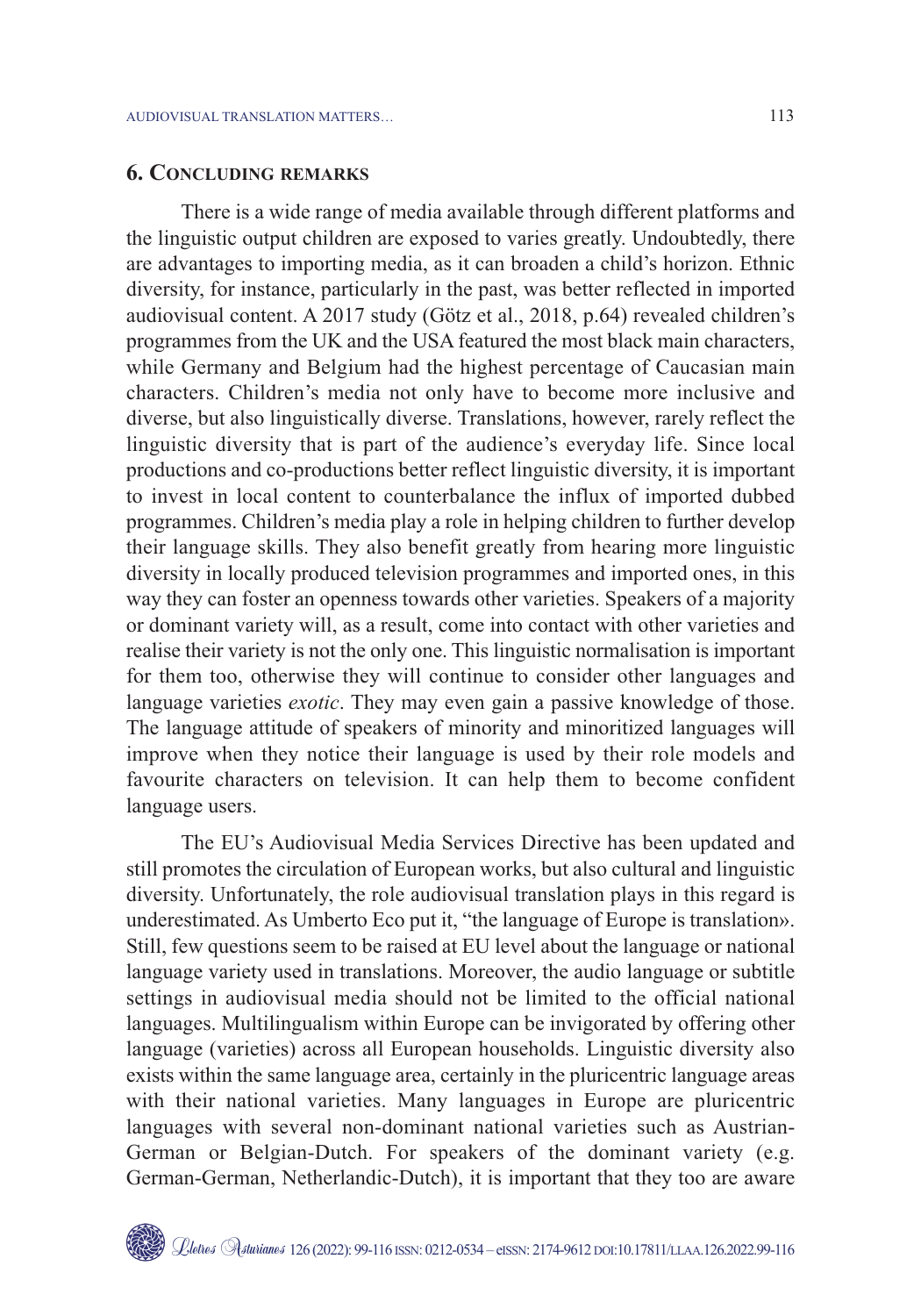of the linguistic diversity within their language area. A considerable part of the (audiovisual) fiction in smaller and medium-sized language areas is imported and often also translated. Most European countries rely on imported audiovisual content that needs to be localised into their own languages. Nonetheless, local language policies and preferences, for example, in terms of the linguistic standard used needs to be considered and may have to be regulated as well with quota. In this way, content can be made accessible to a wide range of audiences with different linguistic preferences and special needs.

#### **References**

- Ascheid, A. (1997). Speaking tongues: voice dubbing in cinema as cultural ventriloquism. *The Velvet Light Trap, 40*(3), 32-41.
- Avello-Rodríguez, R., & Fernández-Costales, A. (2020). Estudiu de les posibilidaes didáutiques de la traducción audiovisual (subtituláu y doblaxe) na enseñanza del asturianu n'Educación Primaria. *Lletres Asturianes*, (123), 147-166.
- Ballester, A. (1995). *La política del doblaje en España.* Valencia: Ediciones Episteme.
- Bauer, L., & Trudgill, P. (1998). *Language myths*. London: Penguin Books.
- Boberg, C. (2000). Geolinguistic diffusion and the U.S.-Canada border. *Language Variation and Change, 12*(1), 1-24.
- Boberg, C. (2021). *Accent in North American film and television. A sociophonetic analysis.* Cambridge: University Press.
- Chaume, F. (2012). *Audiovisual Translation: Dubbing.* New York: Routledge.
- Christakis, D. (2009). The effects of infant media usage: What do we know and what should we learn? *Acta Paediatrica, 98*(1), 8-16.
- Christakis, D., Ramirez, J. S. B., Ferguson, S. M., Ravinder, S., & Ramirez, J. (2018). How early media exposure may affect cognitive function. *Proceedings of the National Academy of Sciences of the United States of America, 115*(40), 9851-9858.
- Cormack, M. (2004). Developing minority language media studies. *Mercator Media Forum, 7*(1), 3-12.
- Cormack, M. (2007). The media and language maintenance. In M. Cormack & N. Hourigan (eds.) (pp.52-68), *Minority language media: concepts, critiques and case studies.* New York: Routledge.
- Cormack, M. & Hourigan, N. (eds.) (2007). *Minority language media: concepts, critiques and case studies.* New York: Routledge.
- Cronin, M. (1995). Altered states: translation and minority languages. *TTR: Traduction, Terminologie, Rédaction, 8*(1), 85-103.
- Cronin, M. (2003). *Translation and globalization.* New York: Routledge.
- De Ridder, R. & O'Connell, E. (2018). Minority Languages, Language Planning and Audiovisual Translation. In L. Pérez-González (ed.) (pp. 401-417), *The Routledge Handbook of Audiovisual Translation*. London: Routledge.
- De Ridder, R. (2019). 'Het is verruktelijk'. Hoe audiovisuele vertalers het heft in eigen handen kunnen nemen. *Filter. Tijdschrift over Vertalen. 26*(4), 21-28.
- De Ridder, R. (2020). Linguistic diversity in audiovisual media for children in Belgium and Austria. In R. Muhr, & J. Thomas (eds.) (pp. 121-136), *Pluricentric theory beyond dominance and non-dominance*. Graz/Berlin: PCL-PRESS.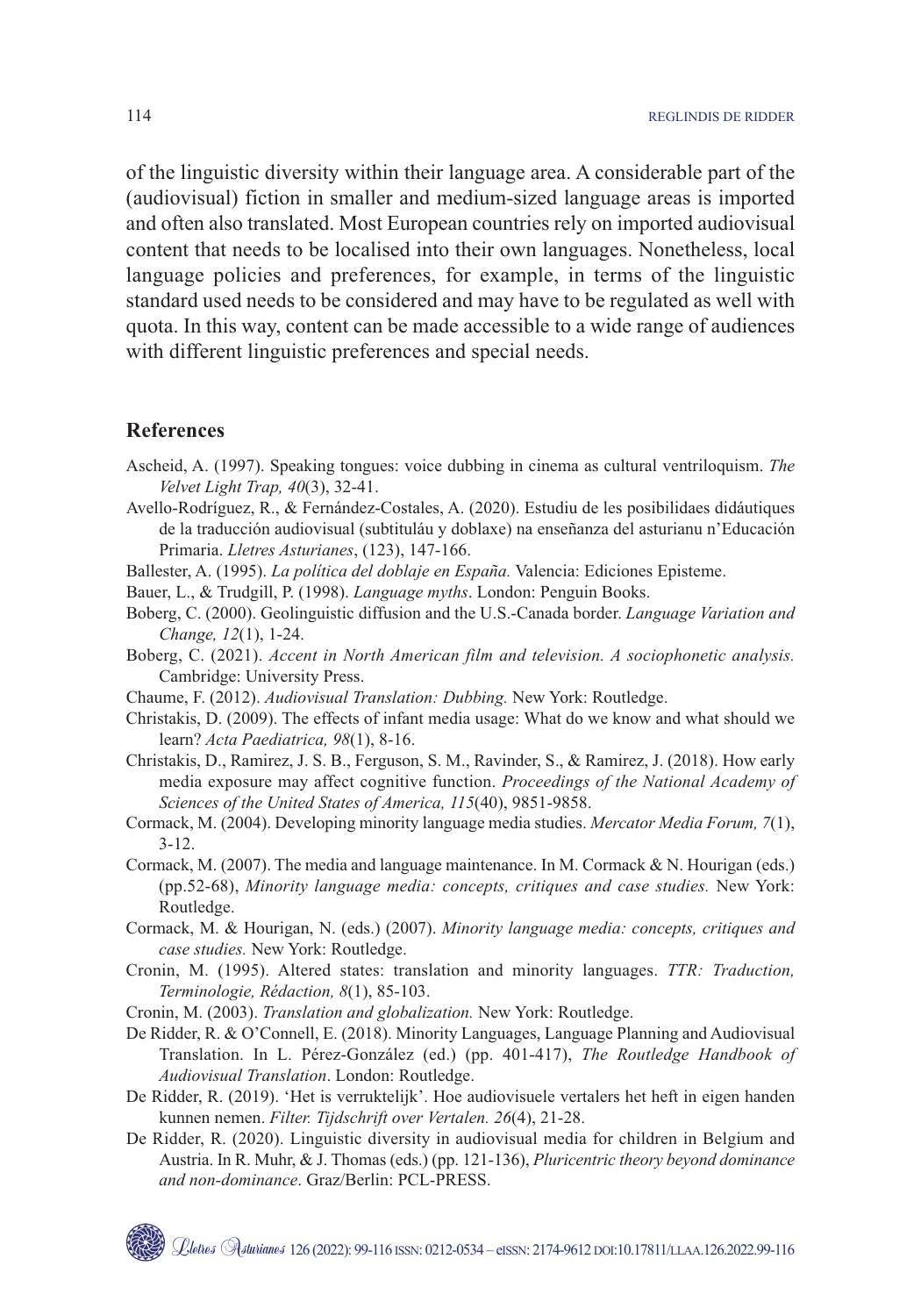AUDIOVISUAL TRANSLATION MATTERS… 115

De Ridder, R. (2021). Taaldiversiteit in kindertelevisie: Wat denken de ouders? *Over Taal, 59*(1), 1-8.

- Di Giovanni, E. (2011). Shifts in audiovisual translation for children: Reviving linguistic-driven analyses. In E. Di Giovanni, C. Elefante & R. Pederzoli (eds.) (pp. 303-320), *Writing and translating for children: Voices, images and text*. Bern: Peter Lang.
- Díaz-Cintas, J. (2019). Film censorship in Franco's Spain: the transforming power of dubbing. *Perspectives*, *27*(2), 182-200.
- Drotner, K. (2018). Children and media. In P. M. Napoli (ed.) (pp. 379-394), *Mediated communication.* Berlin: De Gruyter.
- Fishman, J. (ed.) (2001). *Can threatened languages be saved? Reversing language shift, revisited: A 21st Century perspective.* Clevedon: Multilingual Matters.
- Gottlieb, H. (2004a). Danish Echoes of English. *NJES: Nordic Journal of English Studies, 3*(2), 39-65.
- Gottlieb, H. (2004b). Language-political implications of subtitling. In P. Orero, (ed.) (pp.83-100), *Topics in Audiovisual Translation.* Amsterdam John Benjamins.
- Gottlieb, H. (2005). Anglicisms and translation. In G. Anderman & M. Rogers (eds.) (pp.161- 184), *In and out of English: for better, for worse.* Clevedon Multilingual Matters.
- Gottlieb, H. (2012). Old films, new subtitles, more anglicisms? In A. Remael, Orero, P. & M. Carroll (eds.) (pp.249-272), *Audiovisual translation and media accessibility at the crossroads.* Amsterdam: Rodopi.
- Götz, M., Hofmann, O., Mendel, C., Lemish, D., Scherr, S., Gozansky, Y., Huang, K., Elizabeth, Prommer, Russo-Johnson, C., Sanabria, E., & L. Whitaker (2018). 'Whose story is being told? Results of an analysis of children's tv in 8 countries'. *Televizion,* 31, 61-65.
- Kothari, B. (2008). Let a billion readers bloom: Same Language Subtitling (SLS) on television for mass literacy. *International Review of Education, 54*(5-6), 773-780.
- Krcmar, M. (2014). Can infants and toddlers learn words from repeat exposure to an infant directed DVD? *Journal of Broadcasting & Electronic Media, 58*(2), 196-214.
- Krcmar, M., Grela, B., & K. Lin (2007). Can toddlers learn vocabulary from television? An experimental approach. *Media Psychology, 10*(1), 41-63.
- Labov, W. (2001). *Principles of linguistic change*. Oxford: Blackwell.
- Linebarger, D., & D. Walker (2005). Infants' and toddlers' television viewing and language outcomes. *American Behavioral Scientist, 48*(5), 624-645.
- Lippi-Green, R. (2012). *English with an accent. language, ideology and discrimination in the United States* (2nd ed.). London: Routledge.
- Mayoral, R., Kelly, D. & N. Gallardo (1988). Concept of constrained translation. Non-linguistic perspectives of translation. *Meta: Journal Des Traducteurs*, *33*(3), 356-367.
- Mereu Keating, C. (2016). *The Politics of Dubbing. Film Censorship and State Intervention in the Translation of Foreign Cinema in Fascist Italy*. Oxford: Peter Lang.
- Muhr, R. (2003). Language change via satellite. The influence of German television broadcasting on Austrian German. *Journal of Historical Pragmatics, 4*(1), 103-127.
- O'Connell, E. (2003). *Minority language dubbing for children: screen translation from German to Irish.* Oxford: Peter Lang.
- O'Connell, E. (2011). Formal and casual language learning: what subtitles have to offer minority languages like Irish. In L. Incalcaterra McLoughlin, Biscio, M. & M.A. Ní Mhainnín (eds.) (pp.157-175), *Audiovisual translation: subtitles and subtitling. Theory and practice.* Oxford: Peter Lang.
- O'Connell, E. (2013). Towards a template for a linguistic policy for minority language broadcasters. In E. Haf Gruffydd Jones & E. Uribe-Jongbloed (eds.) (pp.187-201), *Minority languages and social media: participation, policy and perspectives.* Clevedon: Multilingual Matters.